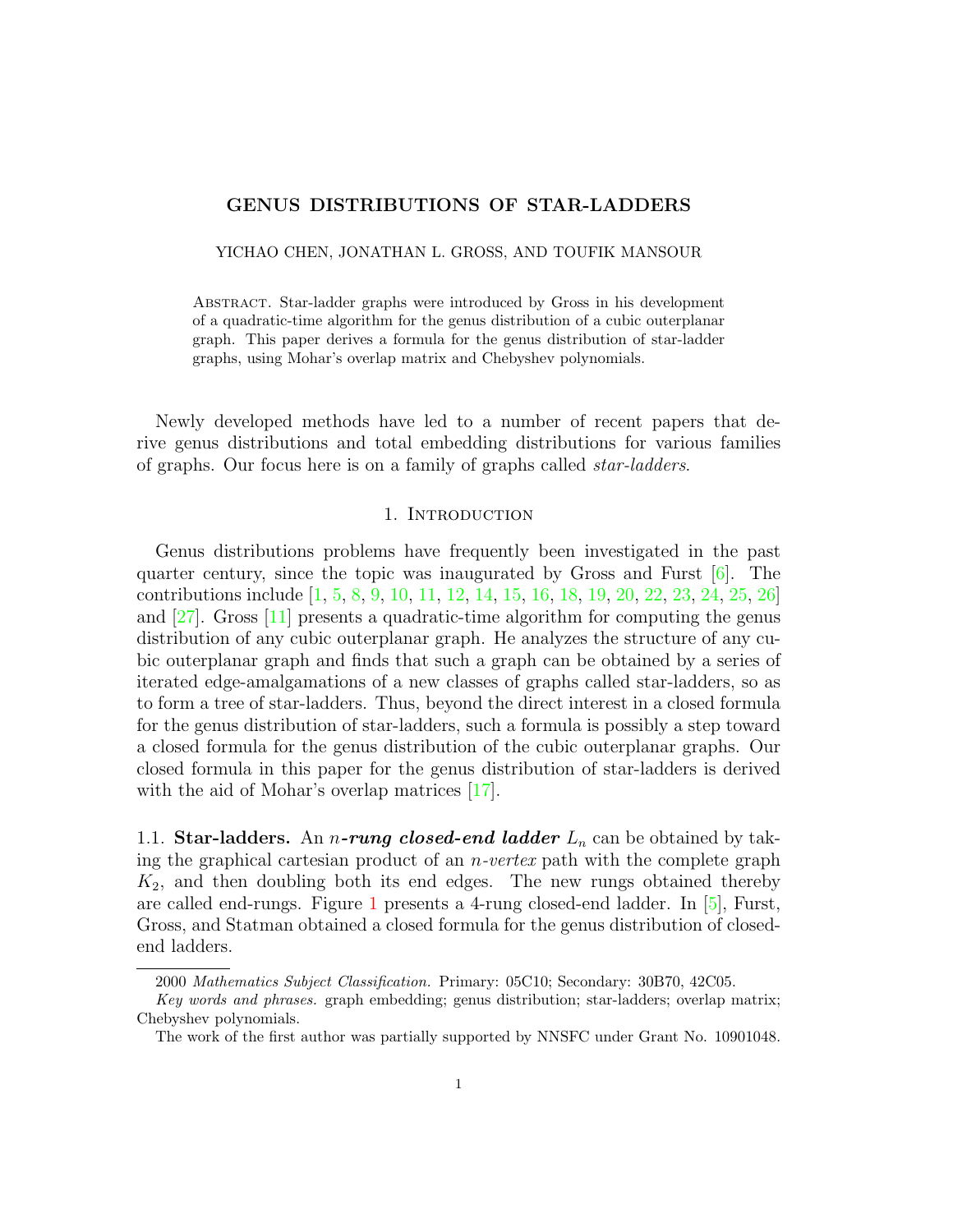

FIGURE 1. The 4-rung closed-end ladder  $L_4$ .

<span id="page-1-0"></span>For an k-tuple of non-negative integers  $U = (n_1, n_2, \ldots, n_k)$  the **star-ladder** with signature U is the graph  $SL_{n_1,n_2,...,n_k}$  obtained from the cycle graph  $C_{2k}$ , with consecutive edges labeled  $e_1, e_2, \ldots, e_{2k}$  as follows:

- (1) For each  $i \leq k$  such that  $n_i = 0$ , double the edge  $e_{2i}$ .
- (2) For each of the ladders  $L_{n_1}, L_{n_2}, \ldots, L_{n_k}$  such that  $n_i > 0$ ,
	- subdivide one end rung of  $L_{n_i}$  into three parts, and take the middle third as the root-edge;
	- amalgamate  $L_{n_i}$  across its newly created root edge to the edge  $e_{2i}$ .

<span id="page-1-1"></span>The star-ladder  $SL_{2,1,0}$  is shown in Figure [2.](#page-1-1)



FIGURE 2. The star-ladder  $SL_{2,1,0}$ .

1.2. Genus polynomial. It is assumed that the reader is somewhat familiar with the basics of topological graph theory, as found in Gross and Tucker [\[7\]](#page-13-19). All graphs considered in this paper are connected. A **graph**  $G = (V(G), E(G))$  is permitted to have both loops and multiple edges. A **surface** is a compact 2-manifold without boundary. In topology, surfaces are classified into the *orientable surfaces*  $S_q$ , with g handles  $(g \geq 0)$ , and the *nonorientable surfaces*  $N_k$ , with k crosscaps  $(k > 0)$ . A graph embedding into a surface means a cellular embedding. For any spanning tree of  $G$ , the number of co-tree edges is called the **Betti number** of G, and is denoted by  $\beta(G)$ .

A **rotation at a vertex** v of a graph G is a cyclic order of all edge-ends (or equivalently, half-edges) incident with v. A **pure rotation system**  $\rho$  of a graph  $G$  is the collection of rotations at all vertices of  $G$ . An embedding of  $G$ into an oriented surface S induces a pure rotation system as follows: the rotation at  $v$  is the cyclic permutation corresponding to the order in which the edgeends are traversed in an orientation-preserving tour around  $v$ . Conversely, by the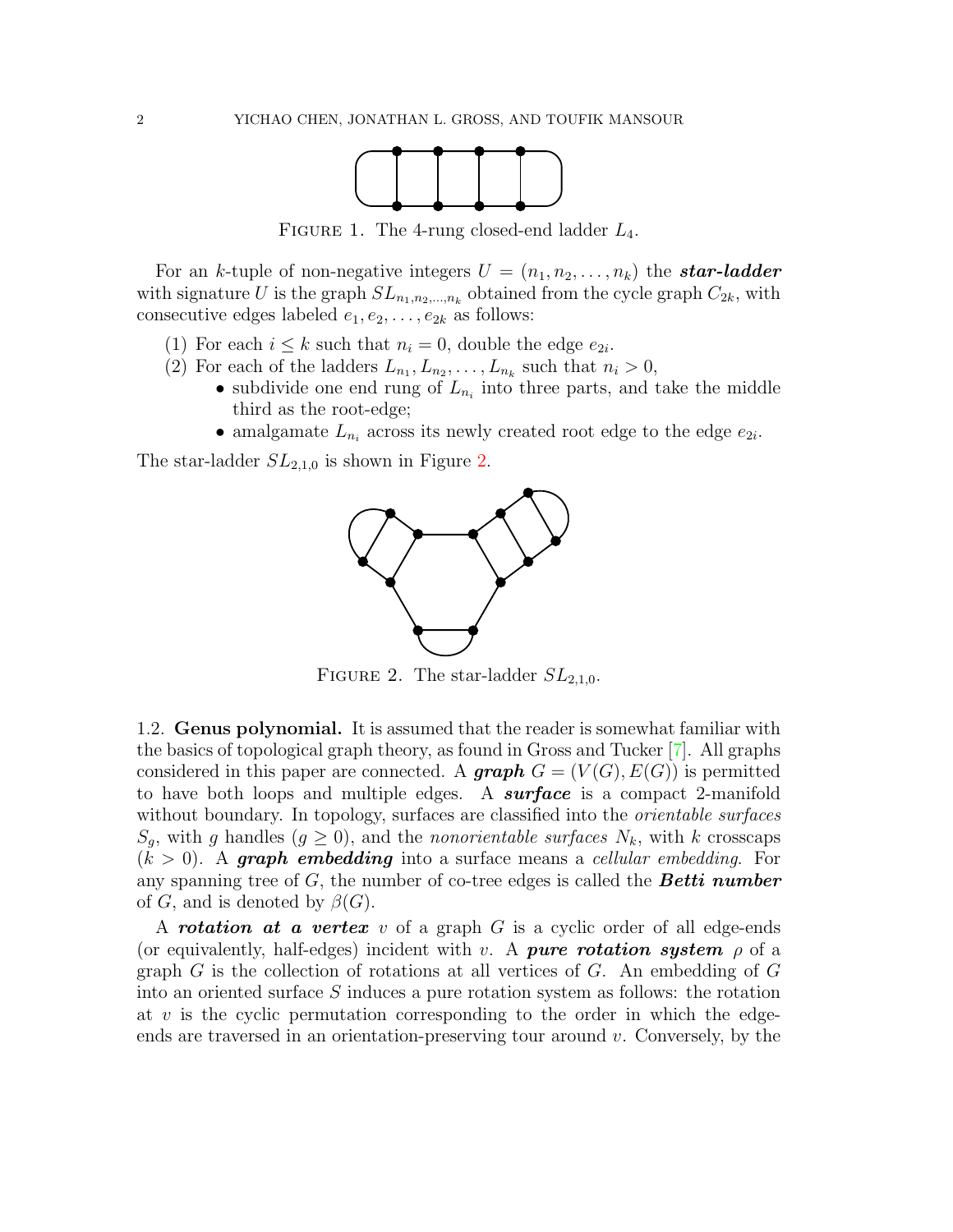Heffter-Edmonds principle, every rotation system induces a unique embedding (up to homeomorphism) of G into some orientable surface  $S$ . The bijection of this correspondence implies that the total number of orientable embeddings is

$$
\prod_{v \in V(G)} (d_v - 1)!,
$$

where  $d_v$  is the degree of vertex v.

A general rotation system is a pair  $(\rho, \lambda)$ , where  $\rho$  is a pure rotation system and  $\lambda$  is a mapping  $E(G) \to \{0, 1\}$ . The edge e is said to be *twisted* (respectively, untwisted) if  $\lambda(e) = 1$  (respectively,  $\lambda(e) = 0$ ). It is well-known that every oriented embedding of a graph G can be described by a general rotation system  $(\rho, \lambda)$ with  $\lambda(e) = 0$  for all  $e \in E(G)$ . By allowing  $\lambda$  to take non-zero values, we can describe the nonorientable embeddings of  $G$ . For any spaning tree  $T$ , a  $T$ **rotation system**  $(\rho, \lambda)$  of G is a general rotation system  $(\rho, \lambda)$  such that  $\lambda(e) = 0$ , for all  $e \in E(T)$ .

By the **genus polynomial of a graph**  $G$ , we mean the polynomial

$$
\Gamma_G(z) = \sum_{i=0}^{\infty} g_i(G) z^i,
$$

where  $g_i(G)$  means the number of embeddings of G into the orientable surface  $S_i$ , for  $i \geq 0$ .

1.3. Overlap matrices. Mohar [\[17\]](#page-13-18) introduced an invariant that has subsequently been used numerous times (e.g.,  $[2, 3, 4]$  $[2, 3, 4]$  $[2, 3, 4]$  $[2, 3, 4]$ ) in the calculation of distributions of graph embeddings, including non-orientable embeddings. We use Mohar's invariant here in our derivation of a formula for the genus distribution of star-ladders.

Let T be a spanning tree of a graph G and let  $(\rho, \lambda)$  be a T-rotation system. Let  $e_1, e_2, \ldots, e_{\beta(G)}$  be the cotree edges of T, where  $\beta(G)$  is the cycle rank of G. The **overlap matrix** of  $(\rho, \lambda)$  is the  $\beta(G) \times \beta(G)$  matrix  $M = [m_{ij}]$  over  $\mathbb{Z}_2$  such that

$$
m_{ij} = \begin{cases} 1, & \text{if } i = j \text{ and } e_i \text{ is twisted;} \\ 1, & \text{if } i \neq j \text{ and the restriction of the underlying pure} \\ & \text{rotation system to the subgraph } T + e_i + e_j \text{ is nonplanar;} \\ 0, & \text{otherwise.} \end{cases}
$$

When the restriction of the underlying pure rotation system to the subgraph  $T + e_i + e_j$  is nonplanar, we say that edges  $e_i$  and  $e_j$  **overlap**. The importance of overlap matrices is indicated by this theorem of Mohar [\[17\]](#page-13-18):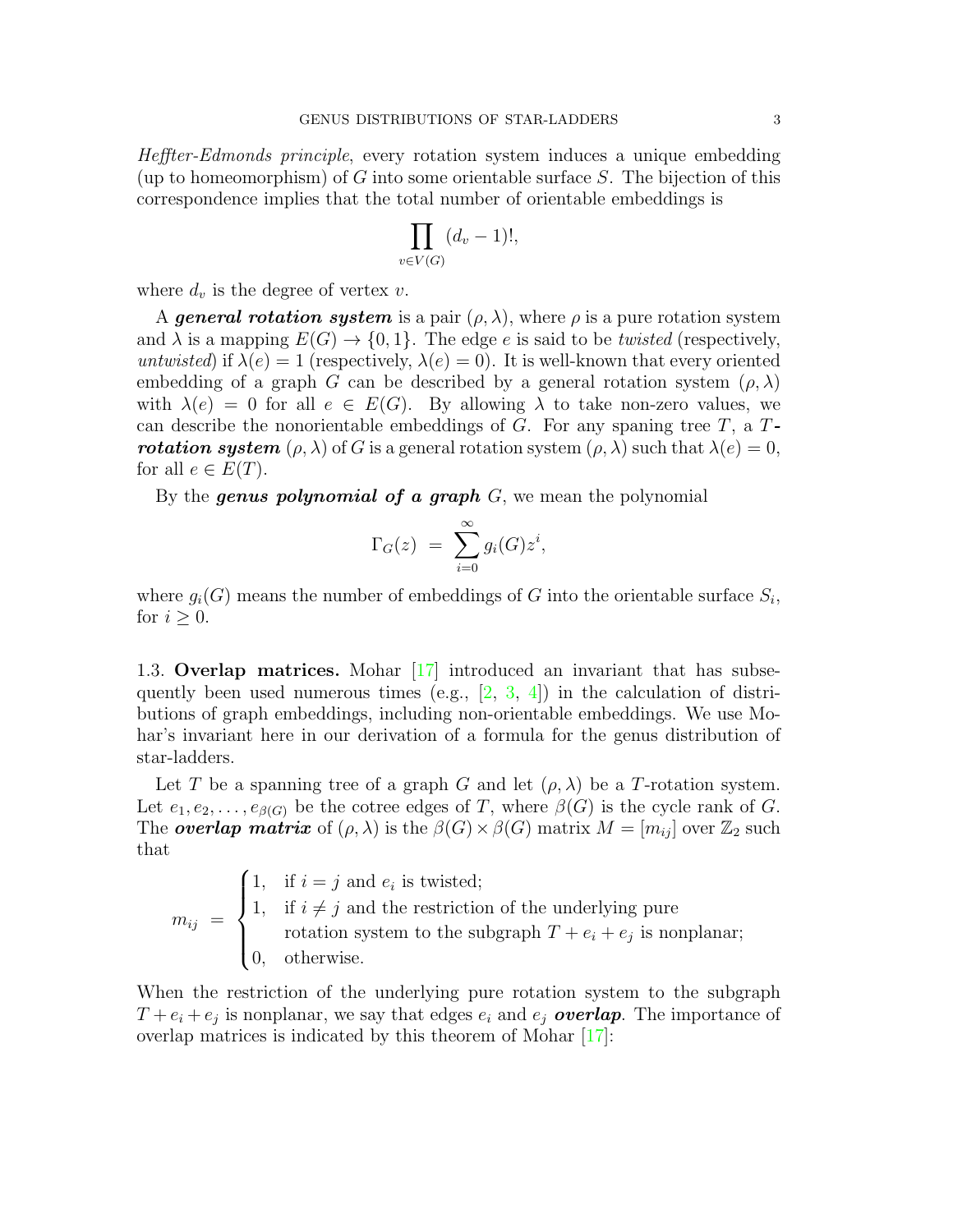**Theorem 1.1.** Let  $(\rho, \lambda)$  be a general rotation system for a graph. Then the rank of any overlap matrix M for the corresponding embedding equals twice the genus of the embedding surface, if that surface is orientable, and it equals the crosscap number otherwise. The rank is independent of the choice of a spanning tree.

For drawing a planar representation of a rotation system on a cubic graph, we adopt the graphic convention introduced by Gustin  $[13]$ , and used extensively by Ringel and Youngs (see [\[21\]](#page-13-21)) in their solution to the Heawood map-coloring problem. There are two possible cyclic orderings of each trivalent vertex. Under this convention, we color a vertex black, if the rotation of the edge-ends incident on it is clockwise, and we color it white if the rotation is counterclockwise. We call any drawing of a graph that uses this convention to indicate a rotation system a **Gustin representation** of that rotation system.

The approach here is similar approach to that used for ladders in [\[5\]](#page-12-1). In a Gustin representation of a rotation system for a graph, an edge is called **matched** if it has the same color at both endpoints; otherwise, it is called **unmatched**. In Figure [3,](#page-3-0) we have indicated our choice of a spanning tree for a generic ladder  $L_{n-1}$  by thicker lines and a partial choice of rotations at the vertices.

<span id="page-3-0"></span>

FIGURE 3. A spanning tree and some rotations for the ladder  $L_{n-1}$ .

The following proposition facilitates the calculation of an overlap matrix for a ladder graph. The proof is simply to apply the Heffter-Edmonds face-tracing algorithm.

<span id="page-3-1"></span>**Proposition 1.2.** In the ladder  $L_{n-1}$ , we choose all of the edges on one side of the ladder plus all of the rungs, except for the two created by doubling, as the edges of a spanning tree. We label the cotree edges  $a_1, \ldots, a_n$ , from one end of the ladder to the other, and we label the tree rungs  $b_1, \ldots, b_n$ , from one end of the ladder to the other (as shown in Figure [3\)](#page-3-0). Then two cotree edges  $a_i$  and  $a_{i+1}$ , with  $1 \leq i \leq n-1$ , overlap if and only if the rung edge  $b_i$  is unmatched.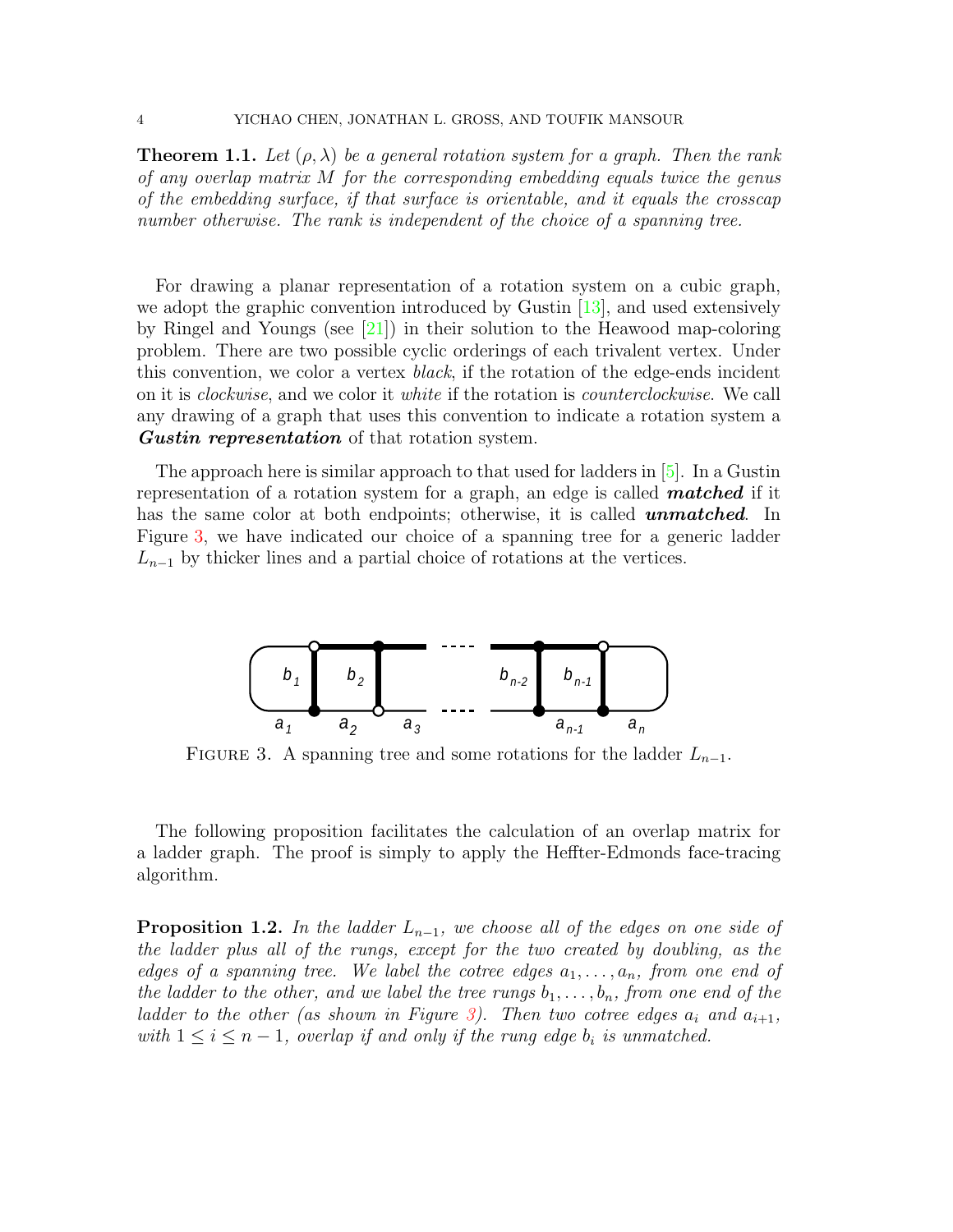By Proposition [1.2,](#page-3-1) the overlap matrix  $M_n$  of  $L_{n-1}$  can be written as

$$
M_n = M_n^{X,Y} = \begin{pmatrix} x_1 & y_1 & & & & & \\ y_1 & x_2 & y_2 & & & & 0 \\ & y_2 & x_3 & y_3 & & & \\ & & \ddots & \ddots & \ddots & & \\ & & & y_{n-2} & x_{n-1} & y_{n-1} \\ & & & & y_{n-1} & x_n \end{pmatrix}
$$

where  $X = (x_1, x_2, \dots, x_n) \in \mathbb{Z}_2^n$  and  $Y = (y_1, y_2, \dots, y_{n-1}) \in \mathbb{Z}_2^{n-1}$ . Our notation  $M_n^{X,Y}$  indicates not only that this is a tridiagonal  $n \times n$  matrix, but also that the diagonal arrays just below and just above the main diagonal are identical. We say that such a matrix is *symmetrically tridiagonal*.

<span id="page-4-1"></span>**Corollary 1.3.** Each symmetrically tridiagonal matrix  $M_n^{X,Y}$  corresponds to exactly  $2^{n-1}$  different T-rotation systems for the ladder  $L_{n-1}$ , where T is the spanning tree of  $L_{n-1}$  given in Figure [3.](#page-3-0)

Proof. According to Proposition [1.2,](#page-3-1) changing the rotations at both endpoints of any or all of the rungs  $b_i$  does not change any of the coefficients in the overlap matrix. Moreover, any other change of rotations in  $\rho$  does change the overlap  $\Box$ 

## 1.4. The rank-distribution polynomial. We now consider the set

$$
\mathcal{A}_n = \{ M_n^{X,Y} \mid X \in \mathbb{Z}_2^n \text{ and } Y \in \mathbb{Z}_2^{n-1} \},\
$$

of all symmetrically tridiagonal  $n \times n$  matrices over  $\mathbb{Z}_2$ . We define the **rank**distribution polynomial of the set  $A_n$  to be the polynomial

$$
P_n(z) = \sum_{j=0}^n C_n(j) z^j,
$$

where  $C_n(j)$  is the number of different assignments of the variables  $x_i$  and  $y_k$ , with  $1 \leq i \leq n$  and  $1 \leq k \leq n-1$ , for which the matrix  $M_n^{X,Y}$  in  $\mathcal{A}_n$  has rank j. Similarly, we consider the set

<span id="page-4-0"></span>
$$
\mathcal{O}_n = \{ M_n^{0,Y} \mid Y \in \mathbb{Z}_2^{n-1} \},\
$$

and we define the rank-distribution polynomial of  $\mathcal{O}_n$  to be the polynomial

(1) 
$$
O_n(z) = \sum_{j=0}^n B_n(j) z^j,
$$

where  $B_n(j)$  is the number of different assignment of the variables  $y_1, \ldots, y_{n-1}$  for which the matrix  $M_n^Y = M_n^{0,Y}$  in  $\mathcal{O}_n$  has rank j.

,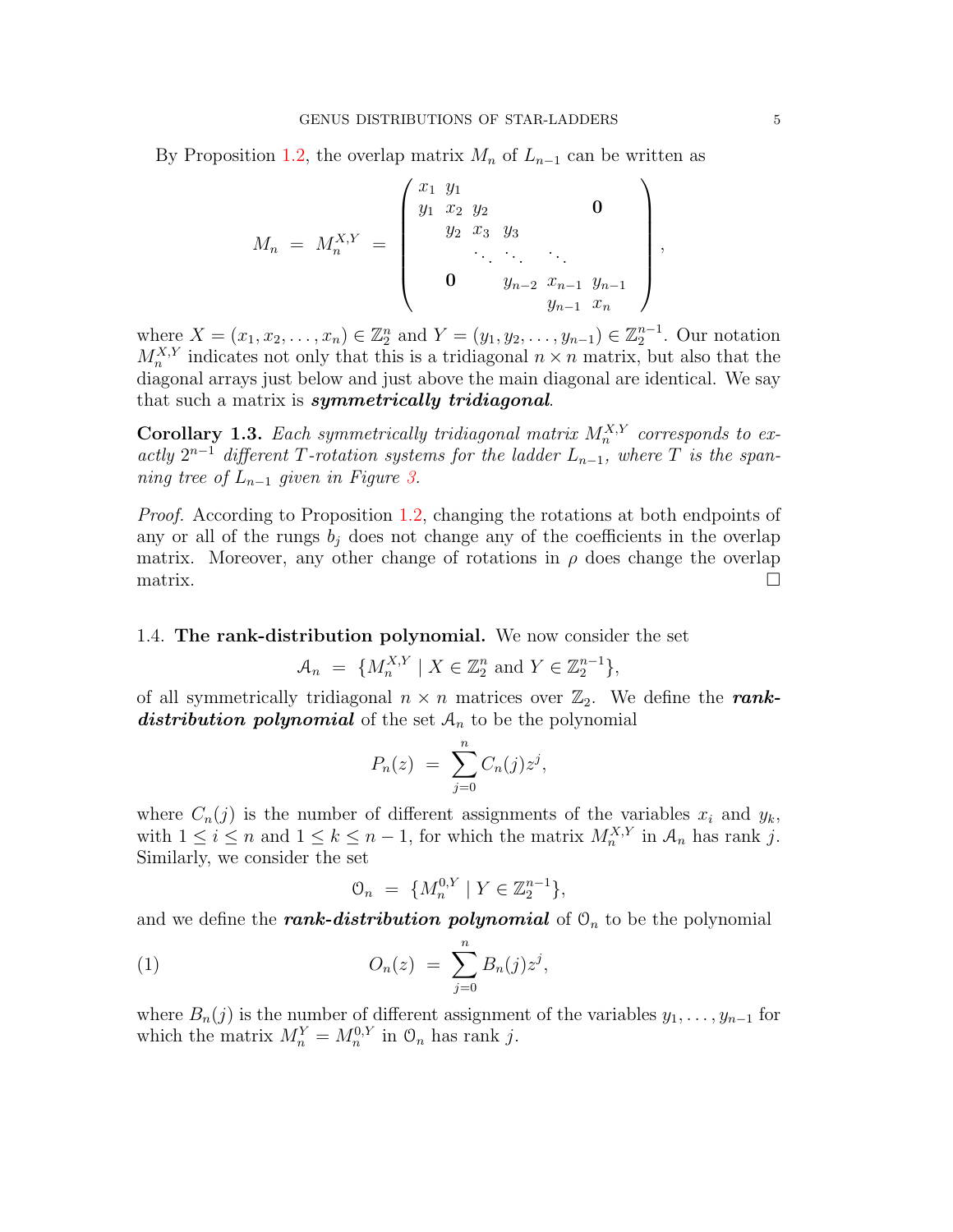We recall that the *Chebyshev polynomials of the second kind* are defined by

<span id="page-5-2"></span>(2) 
$$
U_n(t) = 2tU_{n-1}(t) - U_{n-2}(t), \quad U_0(t) = 1, \quad U_1(t) = 2t.
$$

<span id="page-5-4"></span>**Lemma 1.4.** The rank-distribution polynomial  $O_n(z)$  for symmetrically tridiagonal  $n \times n$  matrices satisfies the recurrence relation

<span id="page-5-0"></span>(3) 
$$
O_n(z) = O_{n-1}(z) + 2z^2 O_{n-2}(z)
$$

with the initial conditions

<span id="page-5-1"></span>(4) 
$$
O_0(z) = O_1(z) = 1 \text{ and } O_2(z) = z^2 + 1.
$$

Moreover,

<span id="page-5-3"></span>(5) 
$$
O_n(z) = (iz\sqrt{2})^n \left[ U_n\left(\frac{1}{2iz\sqrt{2}}\right) + \frac{1}{2}U_{n-2}\left(\frac{1}{2iz\sqrt{2}}\right) \right]
$$

where  $i^2 = -1$ , and where  $U_m$  is the m<sup>th</sup> Chebyshev polynomial of the second kind.

*Proof.* It is directly ascertainable that the sequence of functions  $B_n(j)$  satisfies the recurrence system

(6)  
\n
$$
B_0(j) = 0 \text{ for } j \neq 0
$$
\n
$$
B_n(0) = 1 \text{ for all } n = 0, 1, ...
$$
\n
$$
B_2(2) = 1
$$
\n
$$
B_n(j) = B_{n-1}(j) + 2B_{n-2}(j-2).
$$

It follows, in turn, from its definition [\(1\)](#page-4-0) that the polynomial  $O_n(z)$  satisfies the recursion [\(3\)](#page-5-0) and the initial conditions [\(4\)](#page-5-1). Applying induction on n to the recursion  $(3)$ , while using the Chebyshev recursion  $(2)$ , we obtain equation  $(5)$ :

$$
O_n(z) = (iz\sqrt{2})^n \left[ U_n\left(\frac{1}{2iz\sqrt{2}}\right) + \frac{1}{2} U_{n-2}\left(\frac{1}{2iz\sqrt{2}}\right) \right],
$$

which completes the proof.  $\Box$ 

**Theorem 1.5.** (Furst et al. [\[5\]](#page-12-1)) The number of embeddings of the closed-end ladder  $L_{n-1}$  into the orientable surface  $S_i$  is

$$
g_i(L_{n-1}) = \begin{cases} 2^{n-2+i} {n-i \choose i} \frac{2n-3i}{n-i}, & when \ i \leq \lfloor \frac{n}{2} \rfloor \\ 0, & otherwise. \end{cases}
$$

*Proof.* Let the genus polynomial of the ladder  $L_{n-1}$  be

$$
\Gamma_{L_{n-1}}(z) = \sum_{i \geq 0} g_i(L_{n-1}) z^i.
$$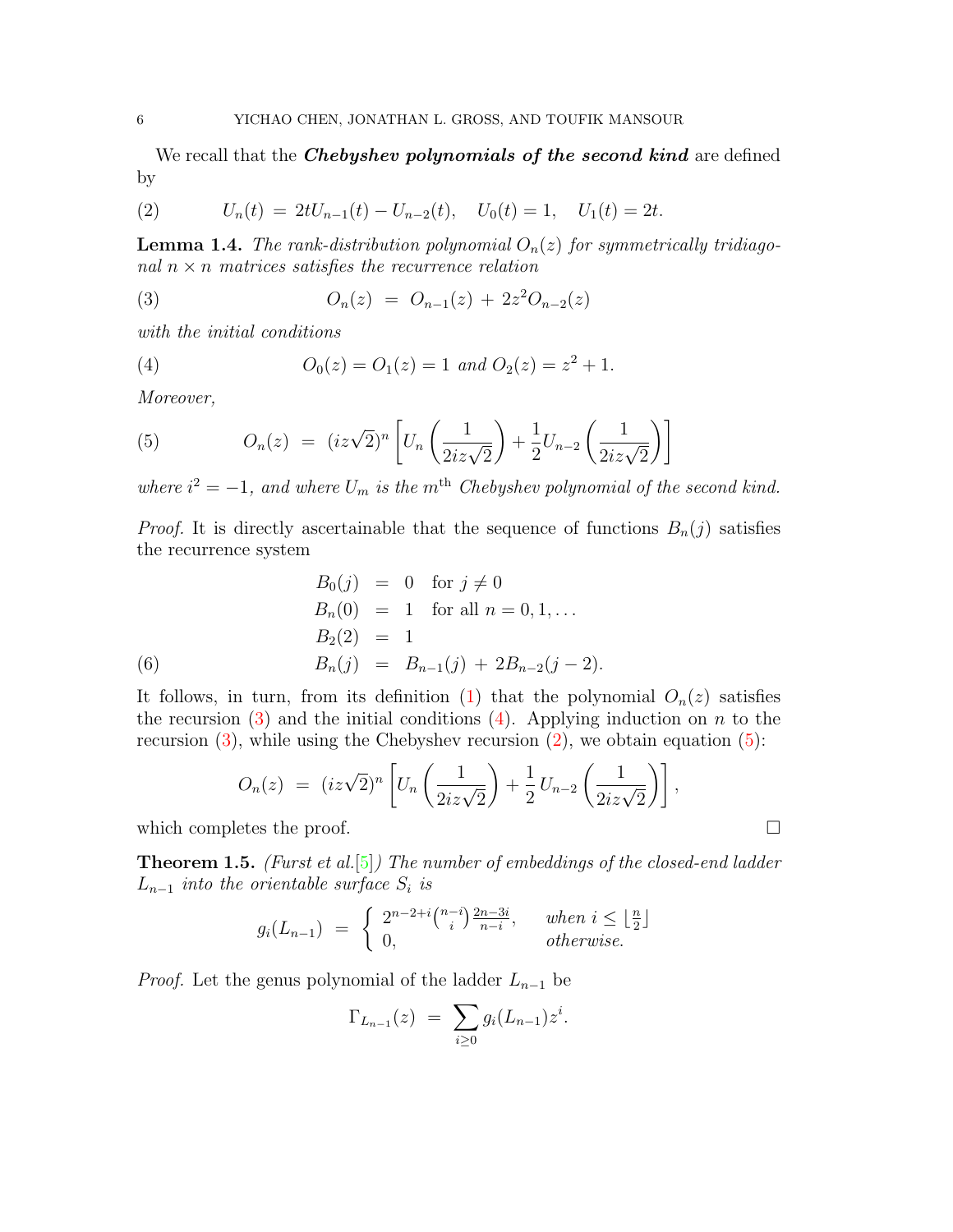By Formula [\(5\)](#page-5-3) of Lemma [1.4](#page-5-4) and Corollary [1.3,](#page-4-1) we have

<span id="page-6-0"></span>
$$
\Gamma_{L_{n-1}}(z) = 2^{n-1} O_n(z)
$$
\n
$$
= 2^{n-1} \left\{ \sum_{j\geq 0} {n-j \choose j} 2^j z^{2j} - \sum_{j\geq 0} {n-2-j \choose j} 2^j z^{2j+2} \right\}.
$$

Note that  $g_j(L_{n-1})$  is equal to the coefficient of  $z^{2j}$ . By [\(7\)](#page-6-0), we have

$$
g_j(L_{n-1}) = 2^{n-1} \left\{ {n-j \choose j} 2^j - {n-j-1 \choose j-1} 2^{j-1} \right\}.
$$

By Newton's identity  $\binom{n-m}{m}$  $\binom{-m}{m} = \frac{n-m}{m}$  $\frac{-m}{m}$  $\binom{n-m-1}{m-1}$  $\binom{-m-1}{m-1}$ , the theorem follows.  $\Box$ 

# 2. Rank-Distribution Polynomial of Star-Ladders

We fix a spanning tree T of  $SL_{n_1,n_2,\dots,n_k}$ , shown by thicker lines in Figure [4,](#page-6-1) with cotree edges  $e, e_{1,0}, e_{1,1}, \ldots, e_{1,n_1}, e_{2,0}, e_{2,1}, \ldots, e_{2,n_2}, \ldots, e_{k,0}, e_{k,1}, \ldots, e_{k,n_k}$ , also as shown.

**Property 2.1.** The cotree edge e overlaps the cotree edge  $e_{i,0}$  if and only if the edge  $b_{i,0}$  is unmatched, for  $i = 1, 2, \cdots, k$ .

**Property 2.2.** The cotree edges  $e_{i,i_j}$  and  $e_{i,i_j+1}$  overlap if and only if the edge  $b_{i,i_j+1}$  is unmatched, for  $i = 1, 2, \cdots, k, i_j = 0, 1, \cdots, n_i - 1$ .

<span id="page-6-1"></span>

FIGURE 4. A spanning tree for the star-ladder  $SL_{n_1,n_2,n_k}$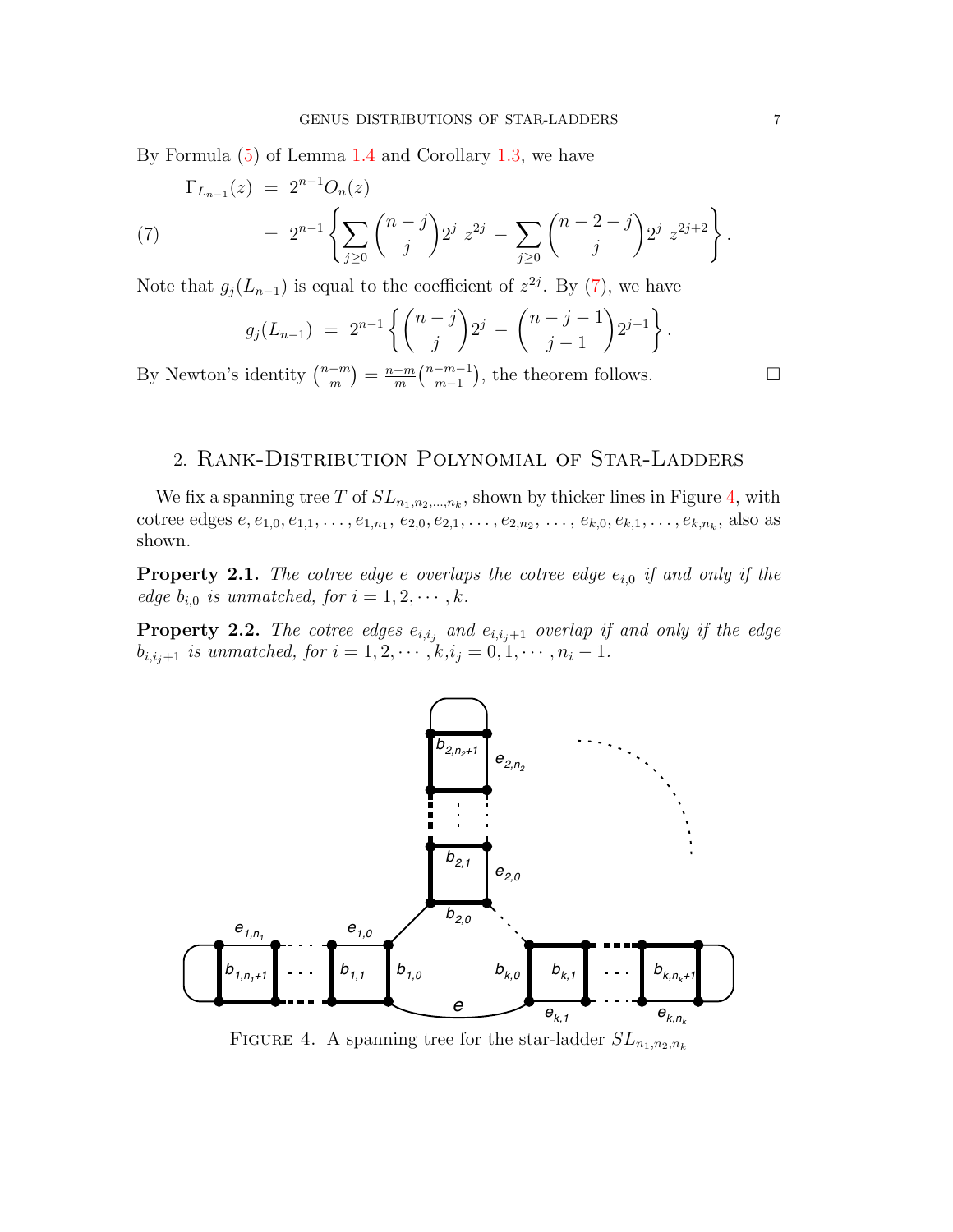Let  $W = (w_1, w_2, \ldots, w_k) \in \mathbb{Z}_2^n$  and  $Y_i = (y_{i_1}, y_{i_2}, \ldots, y_{i_{k_i}}) \in \mathbb{Z}_2^{k_i}$ , for  $i =$  $1, 2, \dots, k$ . Then the overlap matrix of a star-ladder  $SL_{n_1, n_2, \dots, n_k}$  can be written in the following form:

MW, Y1,Y2,··· ,Y<sup>k</sup> <sup>n</sup>1,n2,...,n<sup>k</sup> = 0 w<sup>1</sup> 0 0 · · · 0 w<sup>2</sup> 0 0 · · · 0 · · · w<sup>k</sup> 0 0 · · · 0 w<sup>1</sup> 0 y1,<sup>1</sup> 0 y1,<sup>1</sup> 0 y1,<sup>2</sup> 0 y1,<sup>2</sup> . . . . . . . . . . . . y1,n<sup>1</sup> 0 y1,n<sup>1</sup> 0 0 w<sup>2</sup> 0 0 y2,<sup>1</sup> 0 y2,<sup>1</sup> 0 y2,<sup>2</sup> 0 y2,<sup>2</sup> . . . . . . . . . . . . y2,n<sup>2</sup> 0 y2,n<sup>2</sup> 0 . . . . . . . . . . . . w<sup>k</sup> 0 yk<sup>1</sup> 0 yk,<sup>1</sup> 0 yk,<sup>2</sup> 0 yk,<sup>2</sup> . . . . . . . . . . . . yk,n<sup>k</sup> 0 yk,n<sup>k</sup> 0 ,

where  $w_i = 1$ , for  $i = 1, 2, ..., k$ , if and only if  $b_{i,0}$  is unmatched, and where  $y_{i,i_k} = 1$ , for  $i = 1, 2, \ldots, k$  and  $i_k = 1, 2, \ldots, n_i$ , if only if  $b_{i,i_k}$  is unmatched.

<span id="page-7-1"></span>**Proposition 2.3.** For a fixed overlap matrix of the form  $M_{n_1,n_2,...,n_k}^{W,Y_1,Y_2,...,Y_k}$ , corresponding to the spanning tree T in a star-ladder graph  $SL_{n_1,n_2,...,n_k}$ , there are exactly  $2^{\sum_{i=1}^{k}(n_i+1)}$  different T-rotation systems corresponding to that matrix.

*Proof.* This proof is like that of Property [1.3.](#page-4-1)

We let  $\mathcal{S}_{n_1,n_2,...,n_k}$  denote the set of all matrices over  $\mathbb{Z}_2$  that are of the type  $M_{n_1,n_2,...,n_k}^{W,Y_1,Y_2,...,Y_k}$ . We let  $D(j)$  denote the number of different assignments of the variables  $w_j, y_{i,i_k}$  for which the matrix  $M_{n_1,n_2,...,n_k}^{W,Y_1,Y_2,...,Y_k}$  in  $\mathcal{S}_{n_1,n_2,...,n_k}$  has rank j, where  $j = 1, 2, \dots, n; i = 1, 2, \dots, k;$  and  $i_k = 1, 2, \dots, n_i$ .

<span id="page-7-0"></span>Additionally, We define the rank-distribution polynomial

(8) 
$$
S_{n_1,n_2,\dots,n_k}(z) = \sum_{j=0}^{n_1+n_2+\dots+n_k+k+1} D(j) z^j.
$$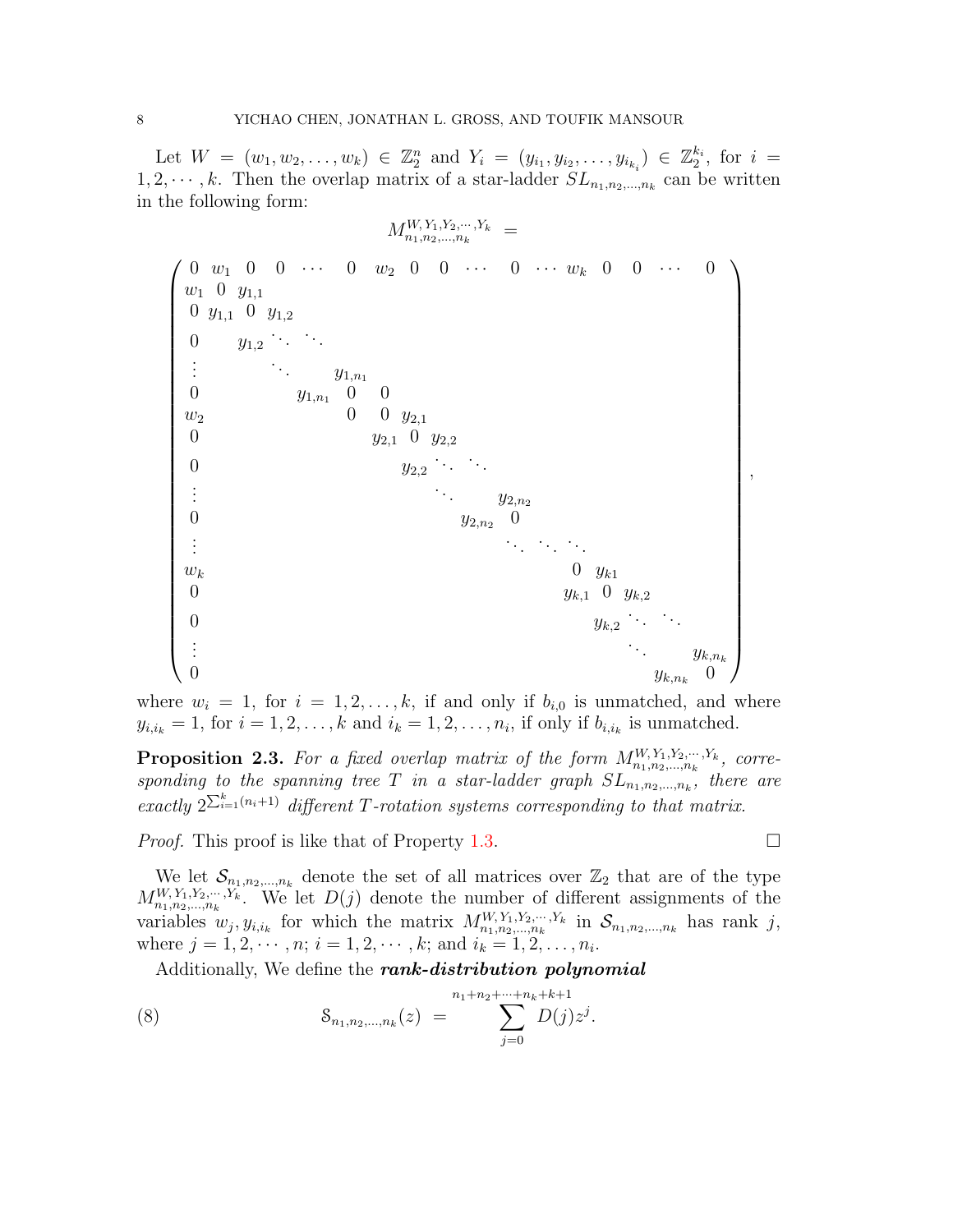<span id="page-8-0"></span>**Theorem 2.4.** The rank-distribution polynomial  $S_{n_1,n_2,...,n_k}(z)$  of the overlap matrices of a star-ladder graph  $SL_{n_1,n_2,...,n_k}$  satisfies the recurrence relation

$$
\mathcal{S}_{n_1, n_2, \dots, n_k}(z) = \mathcal{S}_{n_1, n_2, \dots, n_k - 1}(z) + 2z^2 \mathcal{S}_{n_1, n_2, \dots, n_k - 2}(z)
$$

with the initial conditions

$$
\mathcal{S}_{n_1, n_2, \dots, n_{k-1}, 0}(z) = \mathcal{S}_{n_1, n_2, \dots, n_{k-1}}(z) + 2^{k-1} z^2 O_{n_1+1}(z) O_{n_2+1}(z) \cdots O_{n_{k-1}+1}(z)
$$

and

$$
\mathcal{S}_{n_1, n_2, \dots, n_{k-1}, 1}(z) = \mathcal{S}_{n_1, n_2, \dots, n_{k-1}, 0}(z) + 2z^2 \mathcal{S}_{n_1, n_2, \dots, n_{k-1}}(z),
$$

where  $O_m(z)$  is the rank distribution polynomial of the overlap matrices of the ladder graph  $L_{m-1}$ , as defined in Equation [\(1\)](#page-4-0).

Proof. There are two cases.

**Case 1.** For  $y_{n_k} = 0$ . It is clear that

$$
rank(M_{n_1,n_2,\ldots,n_k}^{W,Y_1,Y_2,\ldots,Y_k}) = rank(M_{n_1,n_2,\ldots,n_k-1}^{W,Y_1,Y_2,\ldots,Y_k})
$$

so it contributes a term  $S_{n_1,n_2,...,n_k-1}(z)$ .

**Case 2.** For  $y_{n_k} = 1$ . If  $y_{n_k-1} = 0$ , then

$$
rank(M_{n_1,n_2,\ldots,n_k}^{W,Y_1,Y_2,\ldots,Y_k}) = 2 + rank(M_{n_1,n_2,\ldots,n_k-2}^{W,Y_1,Y_2,\ldots,Y_k}).
$$

Otherwise  $y_{n_k-1} = 1$ , under which circumstance we add the last row and last column, respectively, to row  $n_1+n_2+\ldots+n_k+k$  and to column  $n_1+n_2+\ldots+n_k+k$ . We see thereby that  $rank(M_{n_1,n_2,...,n_k}^{W,Y_1,Y_2,...,Y_k})$  is equal to 2 plus the rank of the upperleft matrix, which has the form of  $M_{n_1,n_2,...,n_k-2}^{W,Y_1,Y_2,...,Y_k}$  $\sum_{n_1,n_2,...,n_k-2}^{W,Y_1,Y_2,...,Y_k}$ , that is,

$$
rank(M_{n_1,n_2,\ldots,n_k}^{W,Y_1,Y_2,\ldots,Y_k}) = 2 + rank(M_{n_1,n_2,\ldots,n_k-2}^{W,Y_1,Y_2,\ldots,Y_k}).
$$

In total, it contributes a term  $2z^2 \mathcal{S}_{n_1,n_2,\dots,n_k-2}(z)$ .

Hence, the polynomials  $\mathcal{S}_{n_1,n_2,\dots,n_k}(z)$  satisfy the recurrence relation

$$
\mathcal{S}_{n_1, n_2, \dots, n_k}(z) = \mathcal{S}_{n_1, n_2, \dots, n_k - 1}(z) + 2z^2 \mathcal{S}_{n_1, n_2, \dots, n_k - 2}(z),
$$

for all  $n_k \geq 2$  and  $k \geq 3$ .

Note that for  $k = 2$ , the definition [\(8\)](#page-7-0) implies that

$$
S_{n_1,n_2}(z) = \sum_{j=0}^{n_1+n_2+3} D(j)z^j = O_{n_1+n_2+2}(z),
$$

where

$$
O_n(z) = \sum_{j\geq 0} {n-j \choose j} 2^j z^{2j} - \sum_{j\geq 0} {n-2-j \choose j} 2^j z^{2j+2}.
$$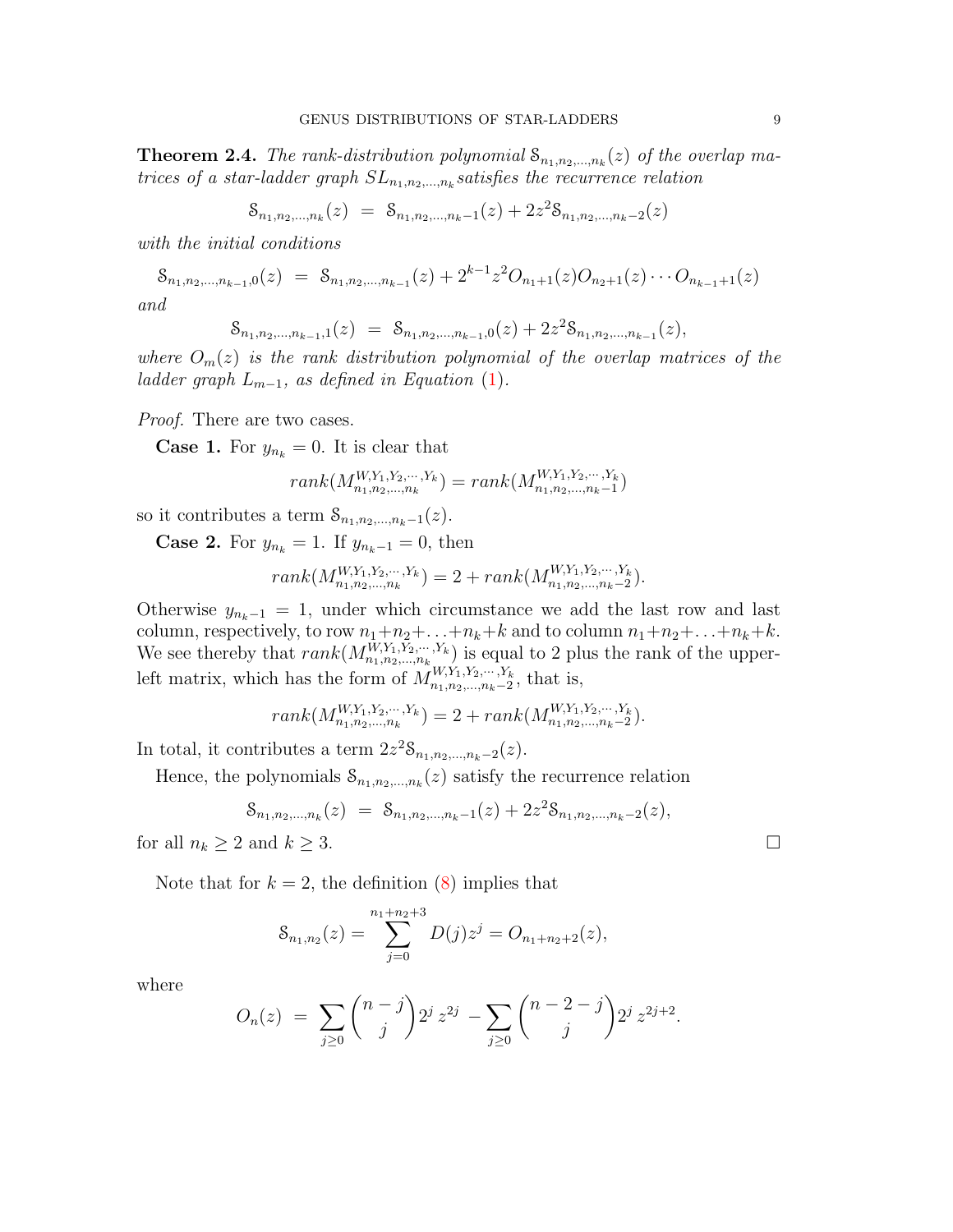Moreover, for  $k = 3$ , Theorem [2.4](#page-8-0) implies these three equations:

$$
\begin{aligned}\n\mathcal{S}_{n_1,n_2,n_3}(z) &= \mathcal{S}_{n_1,n_2,n_3-1}(z) + 2z^2 \mathcal{S}_{n_1,n_2,n_3-2}(z) \\
\mathcal{S}_{n_1,n_2,0}(z) &= O_{n_1+n_2+2}(z) + 4z^2 O_{n_1+1}(z) O_{n_2+1}(z) \\
\mathcal{S}_{n_1,n_2,1}(z) &= \mathcal{S}_{n_1,n_2,0}(z) + 2z^2 O_{n_1+n_2+2}(z).\n\end{aligned}
$$

To solve the recursion of Theorem [2.4,](#page-8-0) we define

(9) 
$$
\mathcal{S}(t_1, t_2, \ldots, t_k, z) = \sum_{n_1, n_2, \ldots, n_k \geq 0} \mathcal{S}_{n_1, n_2, \ldots, n_k}(z) t_1^{n_1} t_2^{n_2} \cdots t_k^{n_k}
$$

and

(10) 
$$
O(t,z) = \sum_{n\geq 1} O_n(z)t^n.
$$

Rewriting the recurrence relation in the statement of Lemma [1.4](#page-5-4) in terms of a generating function, we obtain

<span id="page-9-0"></span>(11) 
$$
O(t, z) = \frac{(1 + z^2 t)t}{1 - t - 2z^2 t^2}.
$$

Rewriting the recurrence in the statement of Theorem [2.4](#page-8-0) as a generating function, we obtain

$$
S(t_1, t_2,..., t_k, z) = S(t_1, t_2,..., t_{k-1}, z)
$$
  
+  $2^{k-1}z^2 \prod_{j=1}^{k-1} t_j^{-1} O(t_j, z) + 2z^2 t_k S(t_1, t_2,..., t_{k-1}, z)$   
+  $t_k S(t_1, t_2,..., t_k, z) + 2z^2 t_k^2 S(t_1, t_2,..., t_k, z),$ 

which, by  $(11)$ , is equivalent to

<span id="page-9-1"></span>(12) 
$$
8(t_1, t_2, \dots, t_k, z) = \frac{1 + 2z^2 t_k}{1 - t_k - 2z^2 t_k^2} 8(t_1, t_2, \dots, t_{k-1}, z) + \frac{2^{k-1} z^2 \prod_{j=1}^{k-1} (1 + z^2 t_j)}{\prod_{j=1}^k (1 - t_j - 2z^2 t_j^2)} \qquad k \ge 3.
$$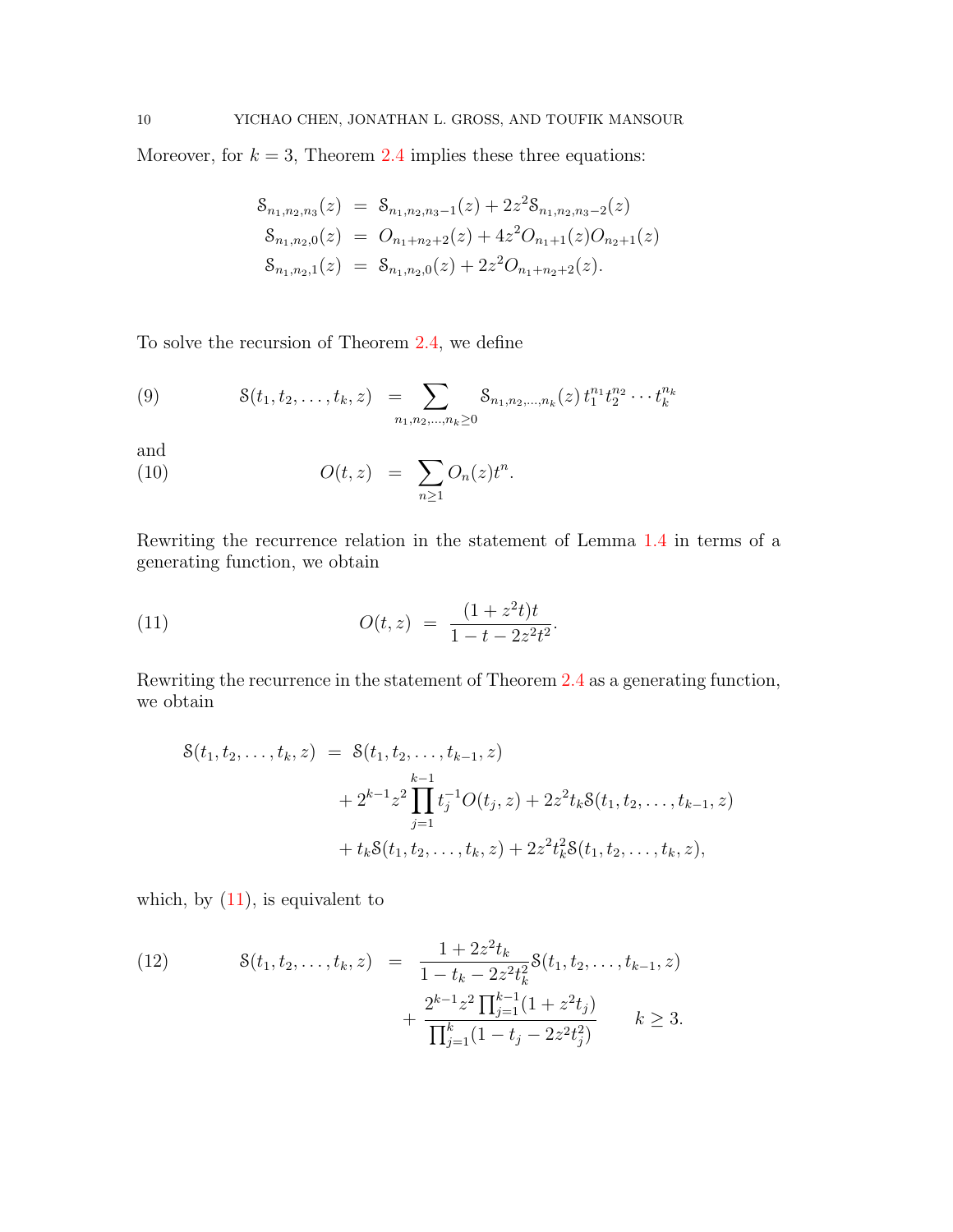Using the fact that  $S_{n_1,n_2}(z) = O_{n_1+n_2+2}(z)$ , we obtain

$$
S(t_1, t_2, z) = \sum_{n_1, n_2 \ge 0} O_{n_1 + n_2 + 2}(z) t_1^{n_1} t_2^{n_2}
$$
  
\n
$$
= \sum_{n \ge 2} O_n(z) (t_1^{n_1} + t_1^{n_1} + t_2 + \dots + t_1 t_2^{n_1} + t_2^{n_1} + t_2^{n_2})
$$
  
\n
$$
= \sum_{n \ge 2} O_n(z) \frac{t_1^{n_1} - t_2^{n_1}}{t_1 - t_2}
$$
  
\n
$$
= \frac{O(t_1, z) - t_1}{t_1^2(t_1 - t_2)} - \frac{O(t_2, z) - t_2}{t_2^2(t_1 - t_2)}
$$
  
\n
$$
= \frac{(1 + 2z^2 t_1)(1 + 2z^2 t_2) + z^2 (3 + 2z^2 t_1 + 2z^2 t_2)}{(1 - t_1 - 2z^2 t_1^2)(1 - t_2 - 2z^2 t_2^2)}.
$$

which, by  $(11)$ , implies

<span id="page-10-0"></span>(13) 
$$
\mathcal{S}(t_1, t_2, z) = \frac{(1 + 2z^2 t_1)(1 + 2z^2 t_2) + z^2 (3 + 2z^2 t_1 + 2z^2 t_2)}{(1 - t_1 - 2z^2 t_1^2)(1 - t_2 - 2z^2 t_2^2)}.
$$

Iterating [\(12\)](#page-9-1) we obtain

$$
S(t_1, t_2,..., t_k, z) = S(t_1, t_2, z) \prod_{j=3}^k \frac{1 + 2z^2 t_j}{1 - t_j - 2z^2 t_j^2} + \frac{z^2 \sum_{j=3}^k 2^{j-1} \prod_{i=1}^{j-1} (1 + z^2 t_i) \prod_{i=j+1}^k (1 + 2z^2 t_i)}{\prod_{j=1}^k (1 - t_j - 2z^2 t_j^2)},
$$

which, by  $(13)$ , implies the following result.

<span id="page-10-1"></span>**Theorem 2.5.** Let  $k \geq 2$ . Then the rank distribution of the overlap matrices for the star-ladder graph  $S_{(n_1,n_2,...,n_k)}$  is given by the generating function

$$
S(t_1, t_2, \dots, t_k, z) = \frac{\prod_{j=1}^k (1 + 2z^2 t_j)}{\prod_{j=1}^k (1 - t_j - 2z^2 t_j^2)} + \frac{z^2 \sum_{j=1}^k 2^{j-1} \prod_{\ell=1}^{j-1} (1 + z^2 t_\ell) \prod_{\ell=j+1}^k (1 + 2z^2 t_\ell)}{\prod_{j=1}^k (1 - t_j - 2z^2 t_j^2)}.
$$

Now our aim is to find an explicit formula for  $S_{n_1,n_2,...,n_k}(z)$  by finding the coefficient of  $\mathbf{t}^{\mathbf{n}} = t_1^{n_1} t_2^{n_2} \cdots t_k^{n_k}$  in the generating function  $\mathcal{S}(t_1, t_2, \ldots, t_k, z)$ . At first, note that the coefficient of  $t^n$  in

$$
\frac{1}{\prod_{j=1}^{k} (1-t_j - 2z^2 t_j^2)}
$$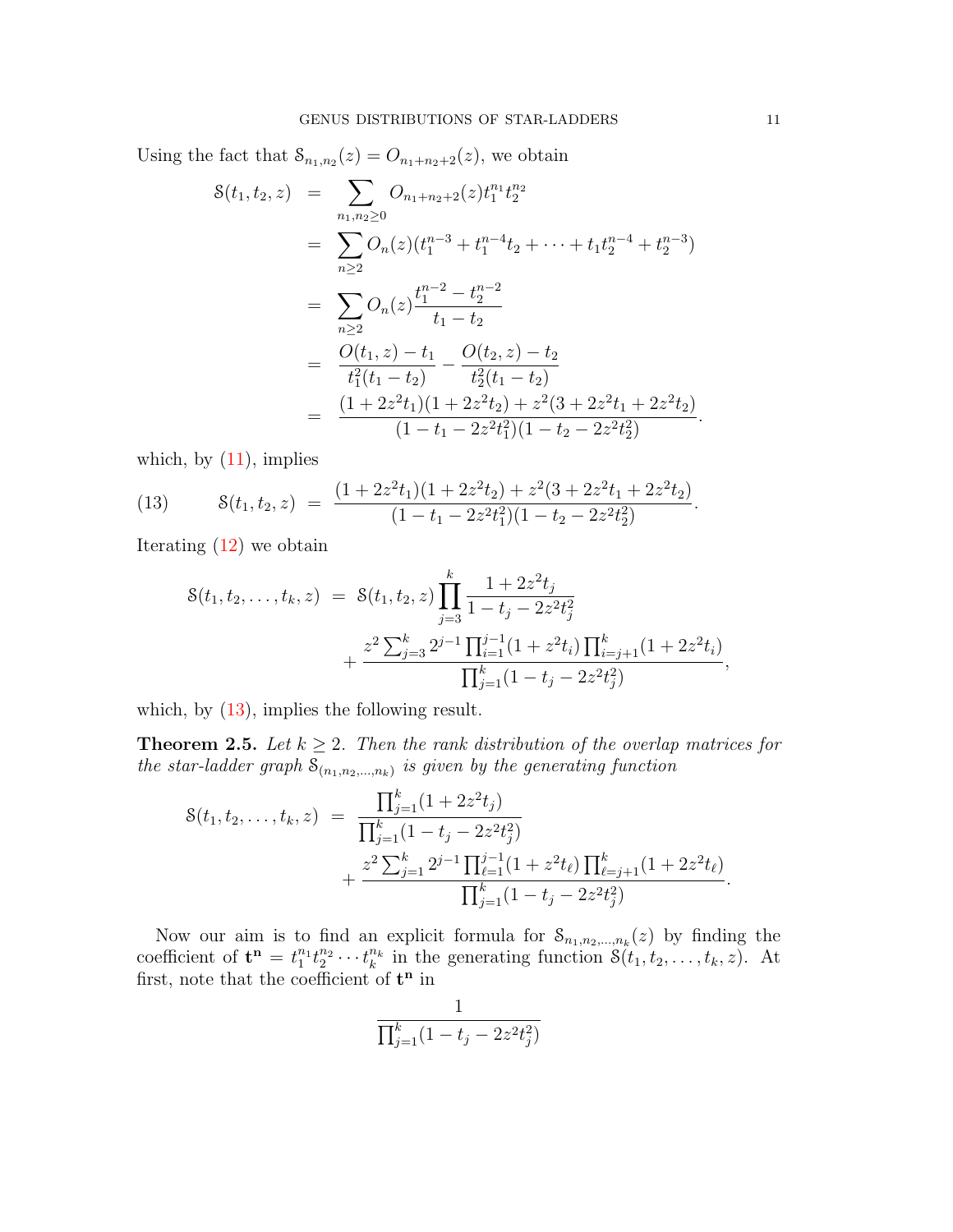(see Lemma [1.4\)](#page-5-4) is given by

(14)  

$$
[\mathbf{t}^{\mathbf{n}}] \left( \frac{1}{\prod_{j=1}^{k} (1 - t_j - 2z^2 t_j^2)} \right) = \prod_{j=1}^{k} [t_j^{n_j}] \left( \frac{1}{1 - t_j - 2z^2 t_j^2} \right)
$$

$$
= \prod_{j=1}^{k} (i \sqrt{2} z)^{n_j} U_{n_j} \left( \frac{1}{2i \sqrt{2} z} \right)
$$

$$
= (i \sqrt{2} z)^{\sum_{j=1}^{k} n_j} \prod_{j=1}^{k} U_{n_j} \left( \frac{1}{2i \sqrt{2} z} \right)
$$

<span id="page-11-0"></span>and that

<span id="page-11-1"></span>(15) 
$$
\prod_{j=s}^{k} (1+ut_j) = \sum_{A \subseteq [s,k]} u^{|A|} \prod_{a \in A} t_a,
$$

for any  $k \ge s$ , where  $[a, b] = \{a, a + 1, ..., b\}.$ 

We define

$$
\rho_A(n_j) = (i\sqrt{2}z)^{n_j - \chi_A(j)} U_{n_j - \chi_A(j)} \left(\frac{1}{2i\sqrt{2}z}\right),
$$

where  $U_n(t)$  is the n<sup>th</sup> Chebyshev polynomial of the second kind, and  $\chi_A(j)$  is defined to be 1 if  $j \in A$  or 0 otherwise, and  $i^2 = -1$ .

Now Theorem [2.5](#page-10-1) together with [\(14\)](#page-11-0) and [\(15\)](#page-11-1) imply the following result.

<span id="page-11-2"></span>**Theorem 2.6.** Let  $k \geq 2$ , let  $n_1, n_2, \ldots, n_k \geq 0$ . Then the rank-distribution  $S_{n_1,n_2,...,n_k}(z) = [\mathbf{t}^n] S(t_1,t_2,...,t_k,z)$  is given by the polynomial

$$
\mathcal{S}_{n_1, n_2, \dots, n_k}(z) = \sum_{A \subseteq [1,k]} (2z^2)^{|A|} \prod_{j=1}^k \rho_A(n_j)
$$
  
+  $z^2 \sum_{j=1}^k \sum_{A \subseteq [1,j-1]} \sum_{B \subseteq [j+1,k]} 2^{|B|+j-1} z^{2|A|+2|B|} \prod_{j=1}^k \rho_{A \cup B}(n_j).$ 

Theorem [2.6](#page-11-2) reveals the following nice property:

**Corollary 2.7.** For  $k \geq 2$ , let  $\pi = (n_1, n_2, \ldots, n_k)$  be a n-tuple of k nonnegative integers, and let  $\pi'$  be any permutation of  $\pi$ . Then  $S_{\pi}(z) = S_{\pi'}(z)$ .

**Theorem 2.8.** The genus polynomial of the star-ladder  $SL_U$  is as follows:

$$
\Gamma_{SL_U}(z) = 2^{\sum_{j=1}^k (n_j+1)} \mathcal{S}_{n_1, n_2, \dots, n_k}(\sqrt{z}),
$$

where  $S_{n_1,n_2,...,n_k}(z)$  is the rank-distribution polynomial defined by equation [\(8\)](#page-7-0). *Proof.* The theorem follows from Proposition [2.3.](#page-7-1)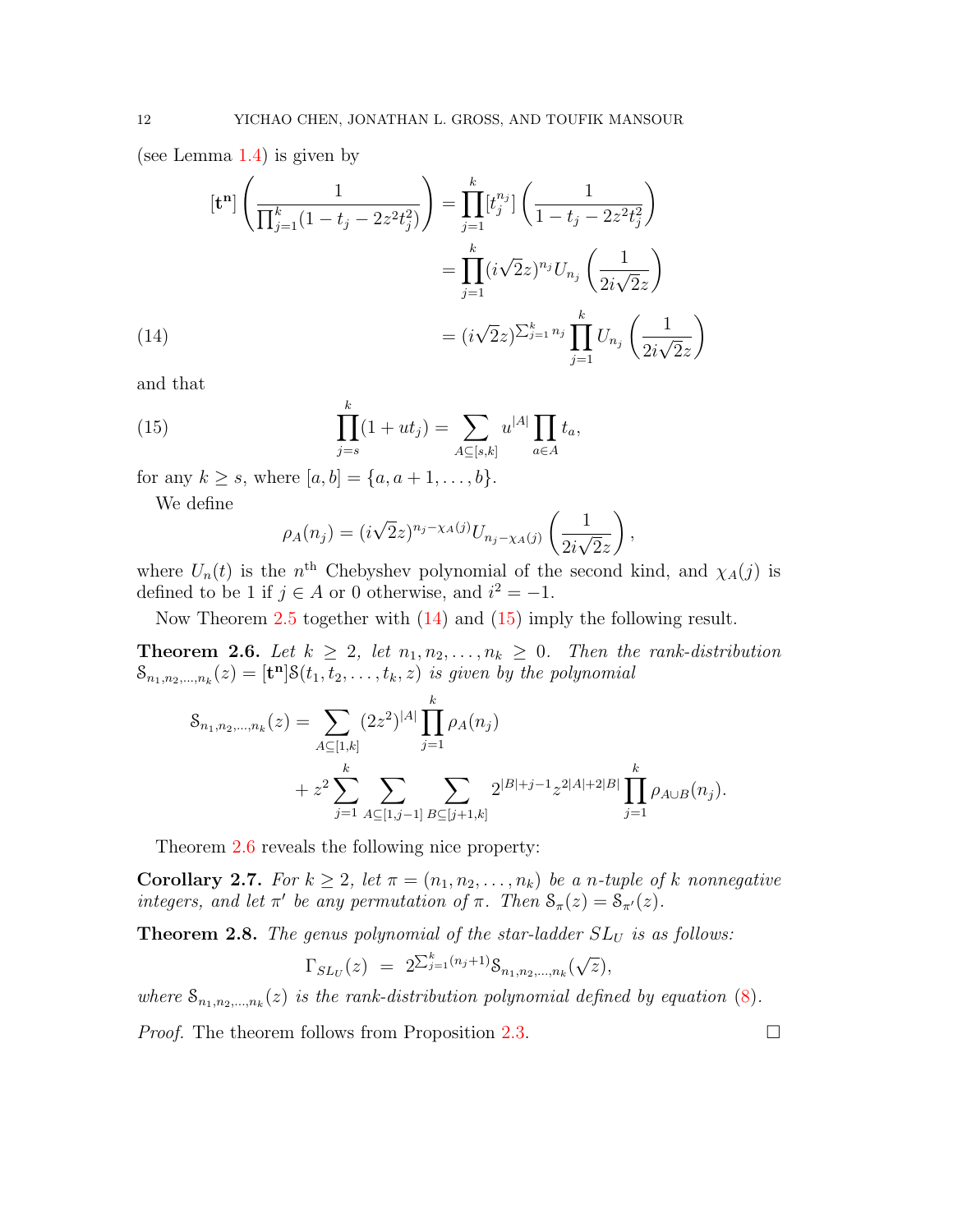<span id="page-12-5"></span>**Example 2.9.** Let  $k = 3$  and let us find the polynomial  $S_{2,1,0}(z)$ . After evaluating each sum in the formula of  $S_{2,1,0}(z)$  according to Theorem [2.6,](#page-11-2) we obtain

$$
S_{2,1,0}(z) = (1 + 7z2 + 12z4 + 4z6) + (2z2 + 6z4) + (4z2 + 16z4 + 12z6)
$$
  
= 1 + 13z<sup>2</sup> + 34z<sup>4</sup> + 16z<sup>6</sup>.

Thus,  $\Gamma_{SL_{2,1,0}}(z) = 648_{2,1,0}(z) = 64 + 832z^2 + 2176z^4 + 1024z^6$ .

Example [2.9](#page-12-5) can be extended as follows. Let

$$
p_n = (i\sqrt{2}z)^n U_n \left(\frac{1}{2i\sqrt{2}z}\right)
$$

with  $i^2 = -1$ . Then Theorem [2.6](#page-11-2) for  $k = 3$  gives

$$
S_{a,b,c}(z) = p_a p_b p_c + 2z^2 (p_{a-1} p_b p_c + p_a p_{b-1} p_c + p_a p_b p_{c-1})
$$
  
+ 
$$
4z^4 (p_{a-1} p_{b-1} p_c + p_{a-1} p_b p_{c-1} + p_a p_{b-1} p_{c-1}) + 8z^6 p_{a-1} p_{b-1} p_{c-1}
$$
  
+ 
$$
z^2 p_a p_b p_c + 2z^4 p_a p_{b-1} p_c + 2z^4 p_a p_b p_{c-1} + 4z^6 p_a p_{b-1} p_{c-1}
$$
  
+ 
$$
2z^2 p_a p_b p_c + 4z^4 p_a p_b p_{c-1} + 2z^4 p_{a-1} p_b p_c + 4z^6 p_{a-1} p_b p_{c-1}
$$
  
+ 
$$
4z^2 p_a p_b p_c + 4z^4 (p_{a-1} p_b p_c + p_a p_{b-1} p_c) + 4z^6 p_{a-1} p_{b-1} p_c,
$$

which implies this formula

$$
S_{a,b,c}(z) = (1+7z^2)p_ap_bp_c+2z^2(1+3z^2)(p_{a-1}p_bp_c+p_ap_{b-1}p_c+p_ap_bp_c-1)+4z^4(1+z^2)(p_{a-1}p_{b-1}p_c+p_{a-1}p_bp_c-1+p_ap_{b-1}p_{c-1})+8z^6p_{a-1}p_{b-1}p_{c-1}.
$$

**Example 2.10.** Applying this formula for several values of  $a, b, c$  we obtain the following values:

$$
\begin{array}{rcl}\n\mathcal{S}_{0,0,0}(z) &=& 1 + 7z^2 \\
\mathcal{S}_{2,0,0}(z) &=& 1 + 11z^2 + 20z^4 \\
\mathcal{S}_{3,0,0}(z) &=& 1 + 13z^2 + 38z^4 + 12z^6 \\
\mathcal{S}_{1,1,0}(z) &=& 1 + 13z^2 + 38z^4 + 12z^6 \\
\mathcal{S}_{1,1,1}(z) &=& 1 + 13z^2 + 30z^4 + 20z^6 \\
\end{array}
$$
\n
$$
\begin{array}{rcl}\n\mathcal{S}_{1,0,0}(z) &=& 1 + 9z^2 + 6z^4 \\
\mathcal{S}_{1,1,0}(z) &=& 1 + 11z^2 + 16z^4 + 4z^6 \\
\mathcal{S}_{2,1,0}(z) &=& 1 + 13z^2 + 34z^4 + 16z^6\n\end{array}
$$

### **REFERENCES**

- <span id="page-12-0"></span>[1] D. Archdeacon, Calculations on the average genus and genus distribution of graphs, Congr. Numer. 67 (1988), 114–124.
- <span id="page-12-2"></span>[2] J. Chen, J. L. Gross, and R. G. Rieper, Overlap matrices and total embeddings, Discrete Math. 128 (1994), 73–94.
- <span id="page-12-3"></span>[3] Y. Chen, T. Mansour , and Q. Zou, Embedding distributions and Chebyshev polynomials, Graphs and Combin. Online 22 August 2011, in press. DOI 10.1007/s00373-011-1075-5
- <span id="page-12-4"></span>[4] Y. Chen, L. Ou, and Q. Zou, Total embedding distributions of Ringel ladders, Discrete Math., 311 (2011), 2463–2474.
- <span id="page-12-1"></span>[5] M. Furst, J. L. Gross and R. Statman, Genus distributions for two classes of graphs, J. Combin. Ser. (B) 46 (1989), 22–36.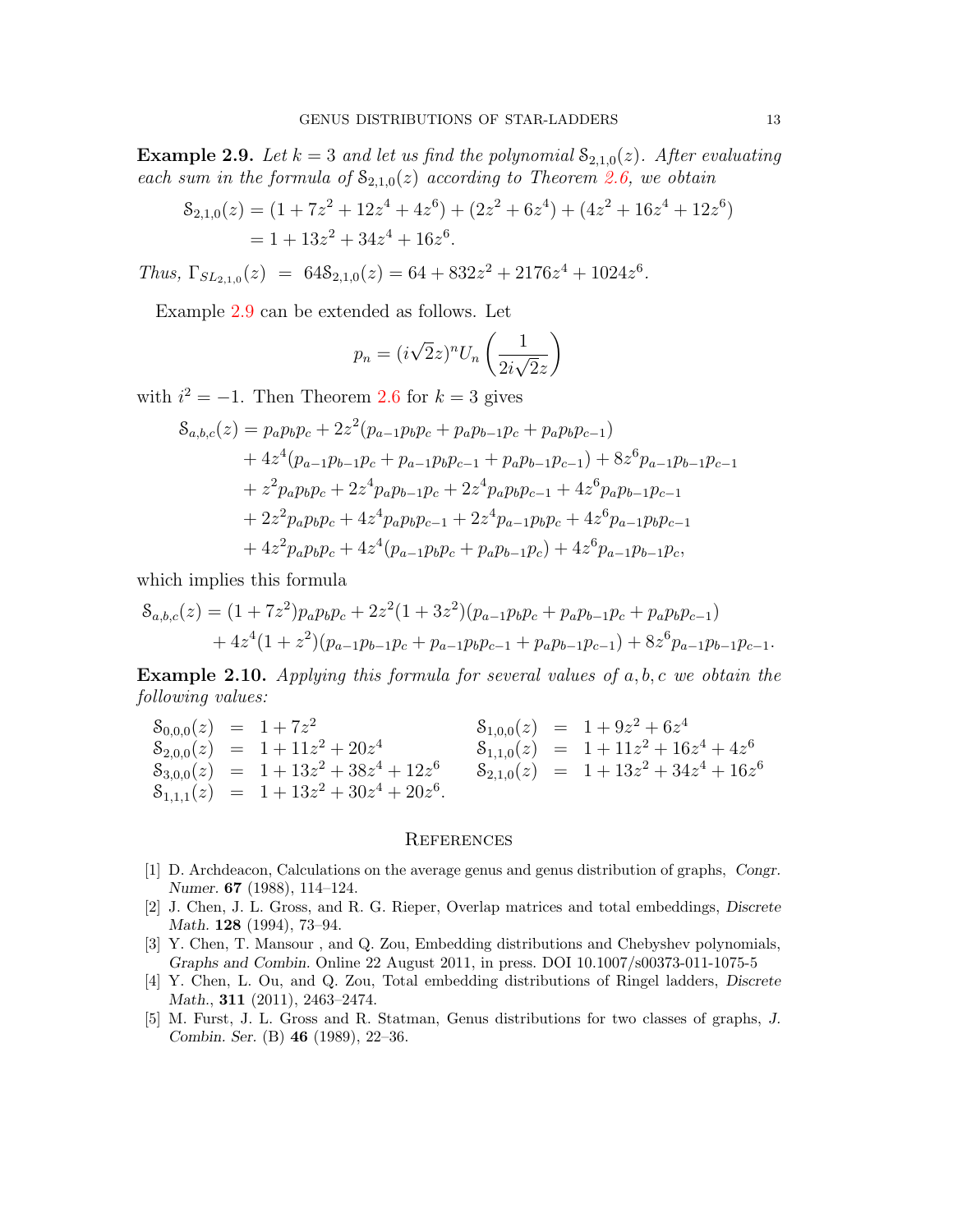- <span id="page-13-0"></span>[6] J. L. Gross and M. L. Furst, Hierarchy for imbedding-distribution invariants of a graph, J. Graph Theory 11 (1987), 205–220.
- <span id="page-13-19"></span>[7] J. L. Gross and T. W. Tucker, Topological Graph Theory, Dover, 2001; (original edn. Wiley, 1987).
- <span id="page-13-1"></span>[8] J. L. Gross, D. P. Robbins and T. W. Tucker, Genus distributions for bouquets of circles, J. Combin. Theory (B) 47 (1989), 292–306.
- <span id="page-13-2"></span>[9] J. L. Gross, I. F. Khan, and M. I. Poshni, Genus distribution of graph amalgamations: Pasting at root-vertices, Ars Combinatoria, 94 (2010), 33–53.
- <span id="page-13-3"></span>[10] J. L. Gross, Genus distribution of graphs under surgery: Adding edges and splitting vertices, New York J. Math. 16 (2010), 161–178
- <span id="page-13-4"></span>[11] J. L. Gross, Genus distributions of cubic outerplanar graphs, J. Graph Algorithms and Applications 15 (2011), 295–316.
- <span id="page-13-5"></span>[12] J. L. Gross, Genus distributions of graph amalgamations: Self-pasting at root-vertices, Australasian J. Combinatorics 49 (2011), 19–38.
- <span id="page-13-20"></span>[13] W. Gustin, Orientable embedding of Cayley graphs, Bull. Amer. Math. Soc. 69 (1963), 272–275.
- <span id="page-13-6"></span>[14] J. H. Kwak and J. Lee, Genus polynomials of dipoles, Kyungpook Math. J. 33 (1993), 115–125.
- <span id="page-13-7"></span>[15] I. F. Khan, M. I. Poshni, and J. L. Gross, Genus distribution of graph amalgamations: Pasting when one root has arbitrary degree, Ars Math. Contemporanea 3 (2010), 121–138.
- <span id="page-13-8"></span>[16] L. A. McGeoch, Algorithms for two graph problems: computing maximum-genus imbedding and the two-server problem, PhD thesis, Carnegie-Mellon University, 1987.
- <span id="page-13-18"></span>[17] B. Mohar, An obstruction to embedding graphs in surfaces, Discrete Math. 78 (1989), 135–142.
- <span id="page-13-9"></span>[18] M. I. Poshni, I. F. Khan, and J. L. Gross, Genus distribution of edge-amalgamations, Ars Math. Contemporanea 3 (2010), 69–86.
- <span id="page-13-10"></span>[19] M. I. Poshni, I. F. Khan, and J. L. Gross, Genus distributions of 4-regular outerplanar graphs, Electronic J. Combin. 18 (2011), #P212.
- <span id="page-13-11"></span>[20] M. I. Poshni, I. F. Khan, and J. L. Gross, Genus distribution of graphs under self-edgeamalgamations, Ars Math. Contemporanea 5 (2012), 127-148.
- <span id="page-13-21"></span>[21] G. Ringel, Map Color Theorem, Springer-Verlag, 1974.
- <span id="page-13-12"></span>[22] S. Stahl, Region distributions of graph embeddings and Stirling numbers, Discrete Math. 82 (1990), 57–78.
- <span id="page-13-13"></span>[23] S. Stahl, Permutation-partition pairs III: Embedding distributions of linear families of graphs, J. Combin. Theory (B) 52 (1991), 191–218.
- <span id="page-13-14"></span>[24] S. Stahl, Region distributions of some small diameter graphs, Discrete Math. 89 (1991), 281–299.
- <span id="page-13-15"></span>[25] E. H. Tesar, Genus distribution of Ringel ladders, Discrete Math. 216 (2000), 235–252.
- <span id="page-13-16"></span>[26] T. I. Visentin and S. W. Wieler, On the genus distribution of (p, q, n)-dipoles, Electronic J. Combin. 14 (2007), Art. No. R12.
- <span id="page-13-17"></span>[27] L. X. Wan and Y. P. Liu, Orientable embedding genus distribution for certain types of graphs, J. Combin. Theory (B) 47 (2008), 19–32.